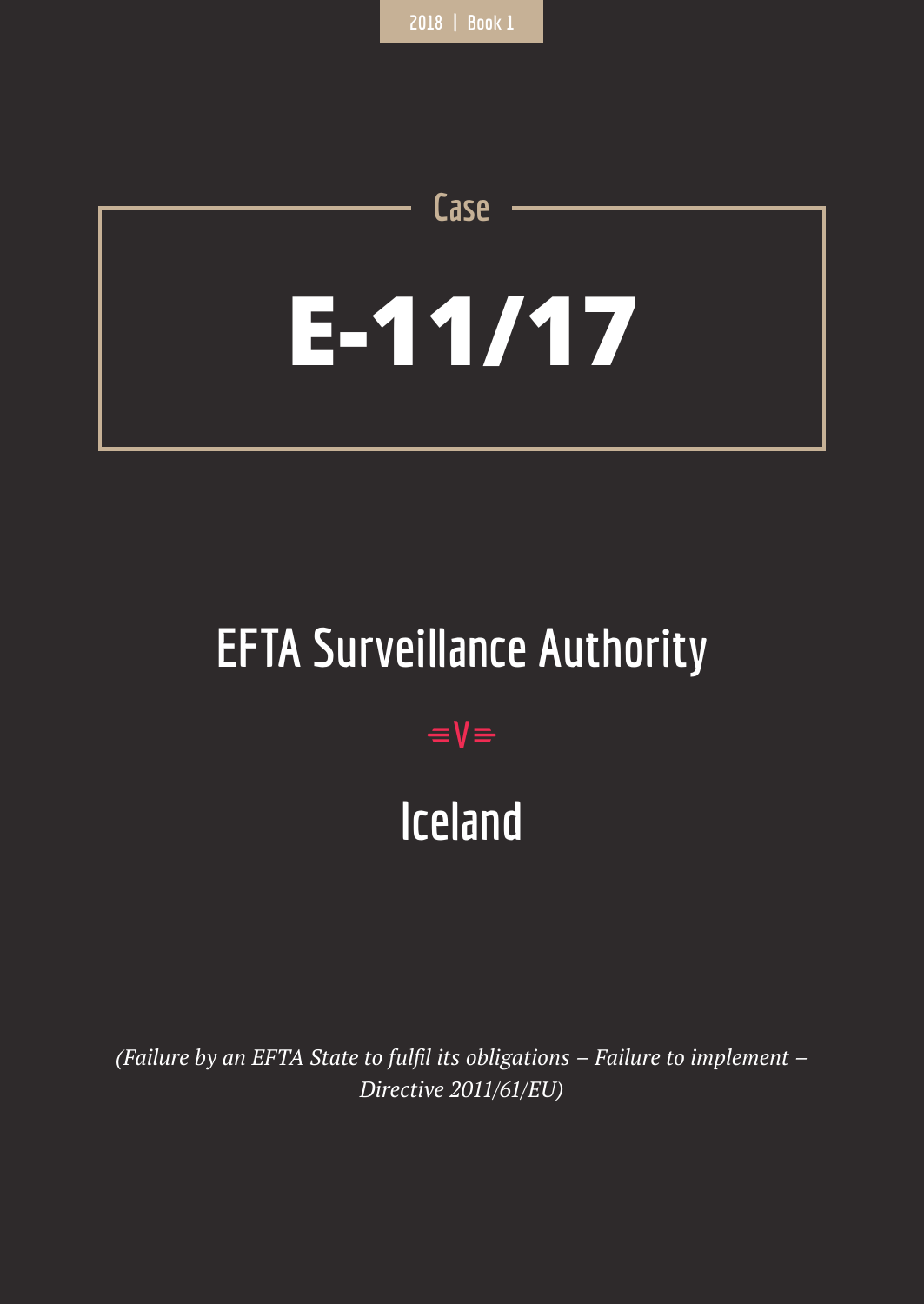$-$  Table of Contents –

*222* Judgment of the Court, 14 June 2018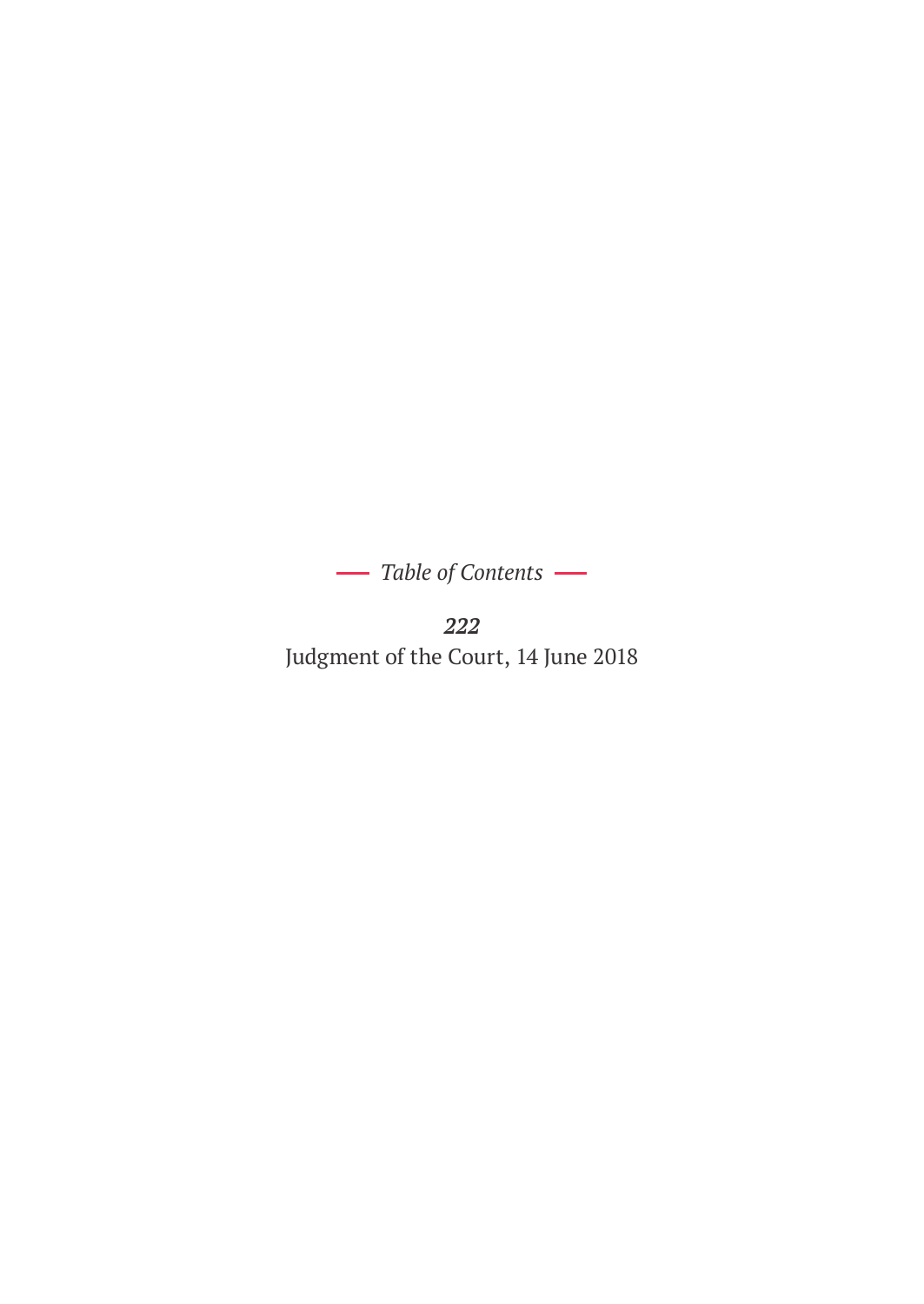## **Summary of the Judgment**

- 1 Article 3 EEA imposes upon the EFTA States the general obligation to take all appropriate measures, whether general or particular, to ensure fulfilment of the obligations arising out of the EEA Agreement.
- 2 Under Article 7 EEA, the EFTA States are obliged to implement all acts referred to in the Annexes to the EEA Agreement, as amended by decisions of the EEA Joint Committee. An obligation to implement the Directive also follows from its Article 66.
- 3 The lack of direct legal effect of acts referred to in decisions by the EEA Joint Committee makes timely implementation crucial for the proper functioning of the EEA Agreement in Iceland also. The EFTA States find themselves under an obligation of result in that regard.
- 4 The question whether an EFTA State has failed to fulfil its obligations must be determined by reference to the situation as it stood at the end of the period laid down in the reasoned opinion. It is undisputed that Iceland had not adopted the measures necessary to implement the Directive by the expiry of the time limit set in the reasoned opinion.
- 5 Since Iceland did not implement the Directive within the time prescribed, there is no need to examine the alternative form of order sought against Iceland for failing to inform ESA of the measures implementing the Directive.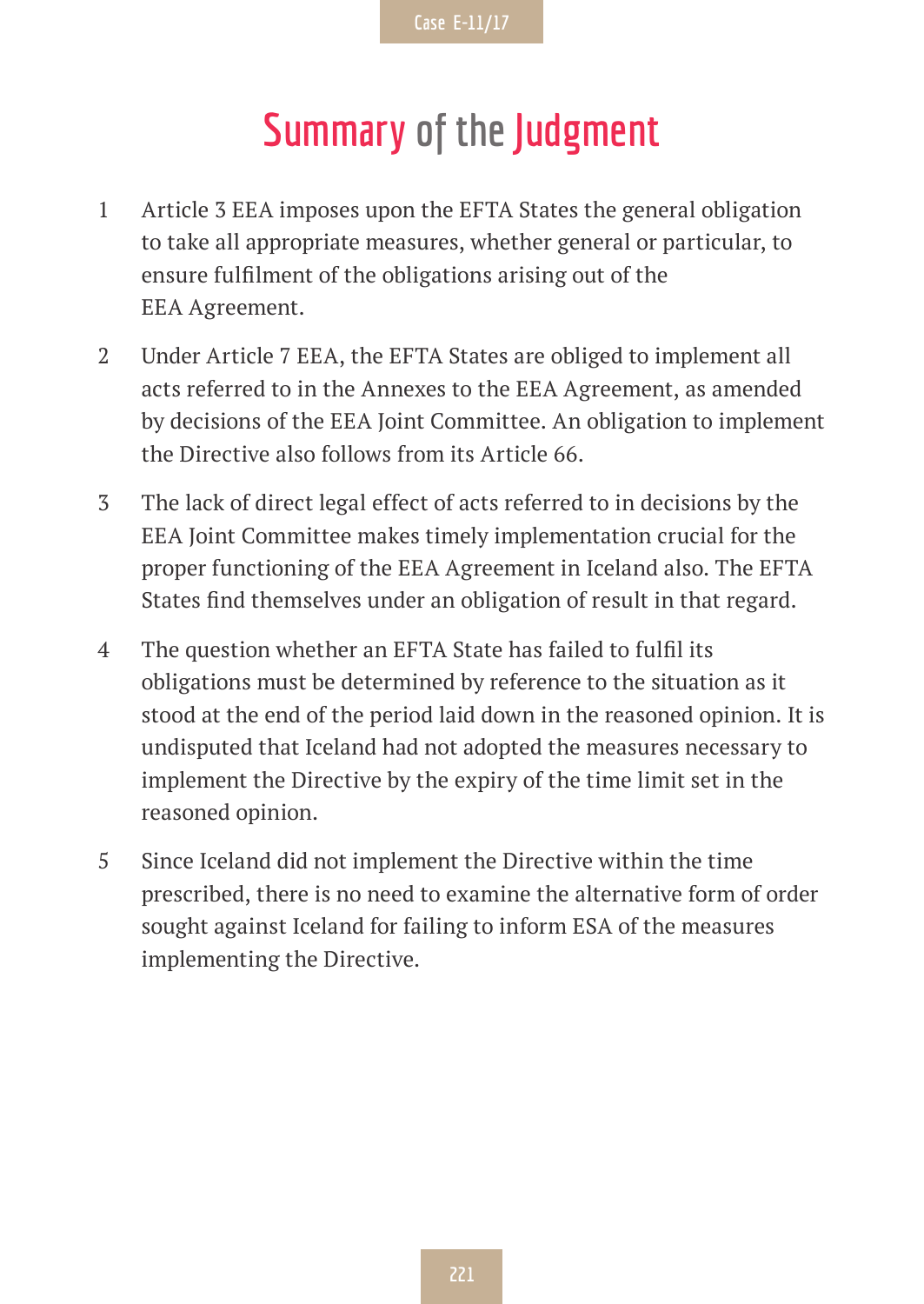## **Judgment of the Court**

#### **14 June 2018**

*(Failure by an EFTA State to fulfil its obligations – Failure to implement – Directive 2011/61/EU)*

In Case E-11/17,

**EFTA Surveillance Authority**, represented by Carsten Zatschler, Catherine Howdle and Ingibjörg-Ólöf Vilhjálmsdóttir, members of its Department of Legal & Executive Affairs, acting as Agents,

*— applicant,*

 $=$ V $=$ 

**Iceland**, represented by Veturliði **Þór Stefánsson**, Counsellor, Ministry for Foreign Affairs, acting as Agent,

*— defendant,*

APPLICATION for a declaration that Iceland has failed to fulfil its obligations under the Act referred to at points 30, 31bb, 31eb, 31i and 31d of Annex IX to the Agreement on the European Economic Area (Directive 2011/61/EU of the European Parliament and of the Council of 8 June 2011 on Alternative Investment Fund Managers and amending Directives 2003/41/EC and 2009/65/EC and Regulations (EC) No 1060/2009 and (EU) No 1095/2010), as adapted by Protocol 1 to the Agreement, and under Article 7 of the Agreement, by failing to adopt the measures necessary to implement that Act within the time prescribed, and/or by failing to notify the EFTA Surveillance Authority of the measures it has adopted to implement that Act,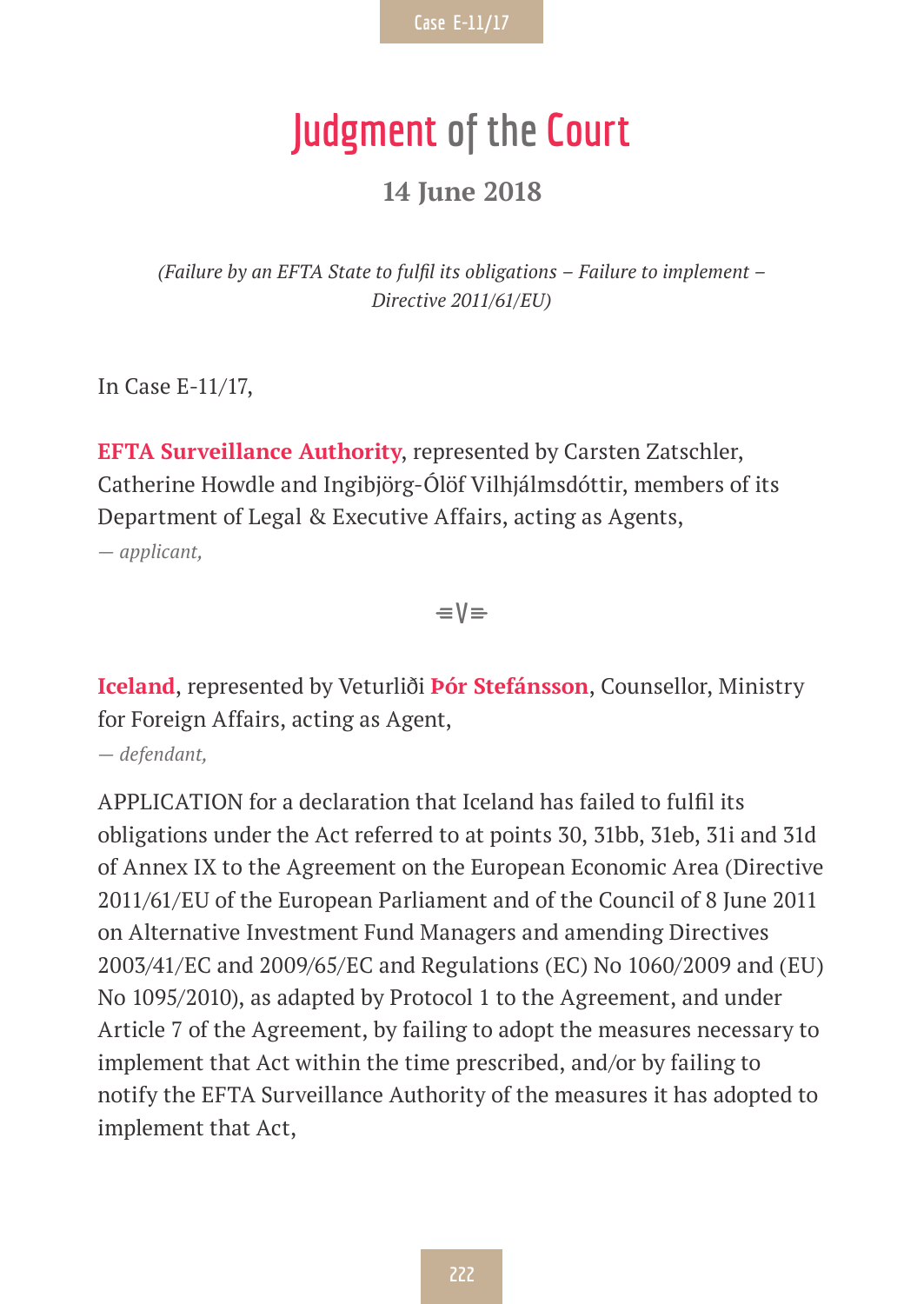## **The Court**

*composed of:* Páll Hreinsson, President, Per Christiansen and Bernd Hammermann (Judge-Rapporteur), Judges,

*Registrar:* Gunnar Selvik,

having regard to the written pleadings of the parties,

having decided to dispense with the oral procedure,

gives the following

## **Judgment**

### **I INTRODUCTION**

1 By an application lodged at the Court Registry on 20 December 2017, the EFTA Surveillance Authority ("ESA") brought an action under the second paragraph of Article 31 of the Agreement between the EFTA States on the Establishment of a Surveillance Authority and a Court of Justice ("SCA") seeking a declaration from the Court that Iceland has failed to fulfil its obligations under the Act referred to at points 30, 31bb, 31d, 31eb, and 31i of Annex IX to the Agreement on the European Economic Area ("the EEA Agreement" or "EEA"), that is Directive 2011/61/EU of the European Parliament and of the Council of 8 June 2011 on Alternative Investment Fund Managers and amending Directives 2003/41/EC and 2009/65/EC and Regulations (EC) No 1060/2009 and (EU) No 1095/2010 (OJ 2011 L 174, p. 1, and Icelandic EEA Supplement 2016 No 57, p. 364) ("the Act" or "the Directive"), as adapted to the Agreement under its Protocol 1, and under Article 7 of the Agreement, by failing to adopt measures necessary to implement the Act within the time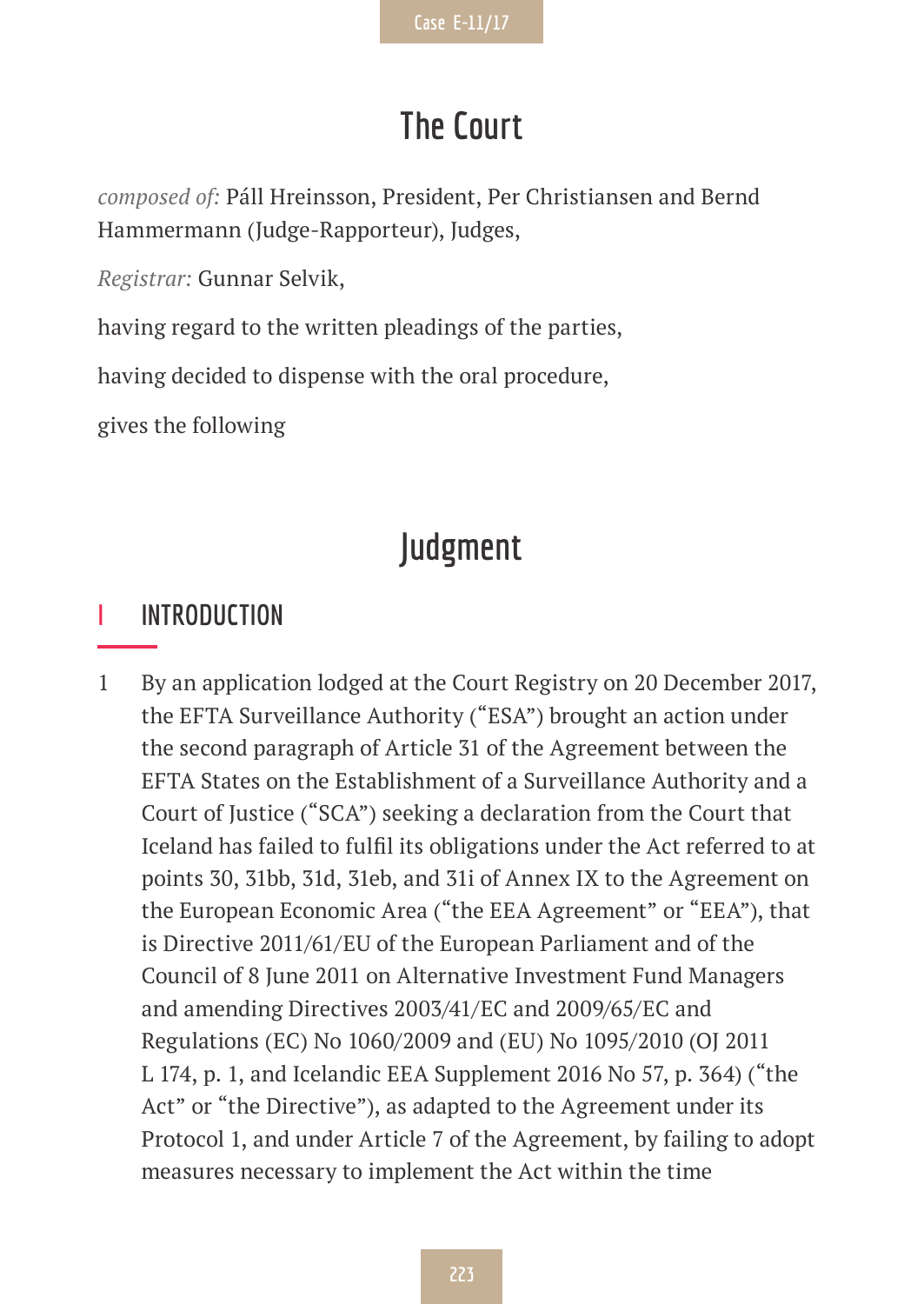prescribed, and/or by failing to notify ESA of the measures it has adopted to implement the Act.

#### **II LAW**

2 Article 3 EEA reads:

*The Contracting Parties shall take all appropriate measures, whether general or particular, to ensure fulfilment of the obligations arising out of this Agreement.*

*They shall abstain from any measure which could jeopardize the attainment of the objectives of this Agreement.*

*…*

3 Article 7 EEA reads:

*Acts referred to or contained in the Annexes to this Agreement or in decisions of the EEA Joint Committee shall be binding upon the Contracting Parties and be, or be made, part of their internal legal order as follows:*

*…*

- *(b) an act corresponding to an EEC directive shall leave to the authorities of the Contracting Parties the choice of form and method of implementation.*
- 4 Article 31 SCA reads:

*If the EFTA Surveillance Authority considers that an EFTA State has failed to fulfil an obligation under the EEA Agreement or of this Agreement, it shall, unless otherwise provided for in this Agreement, deliver a reasoned opinion on the matter after giving the State concerned the opportunity to submit its observations.*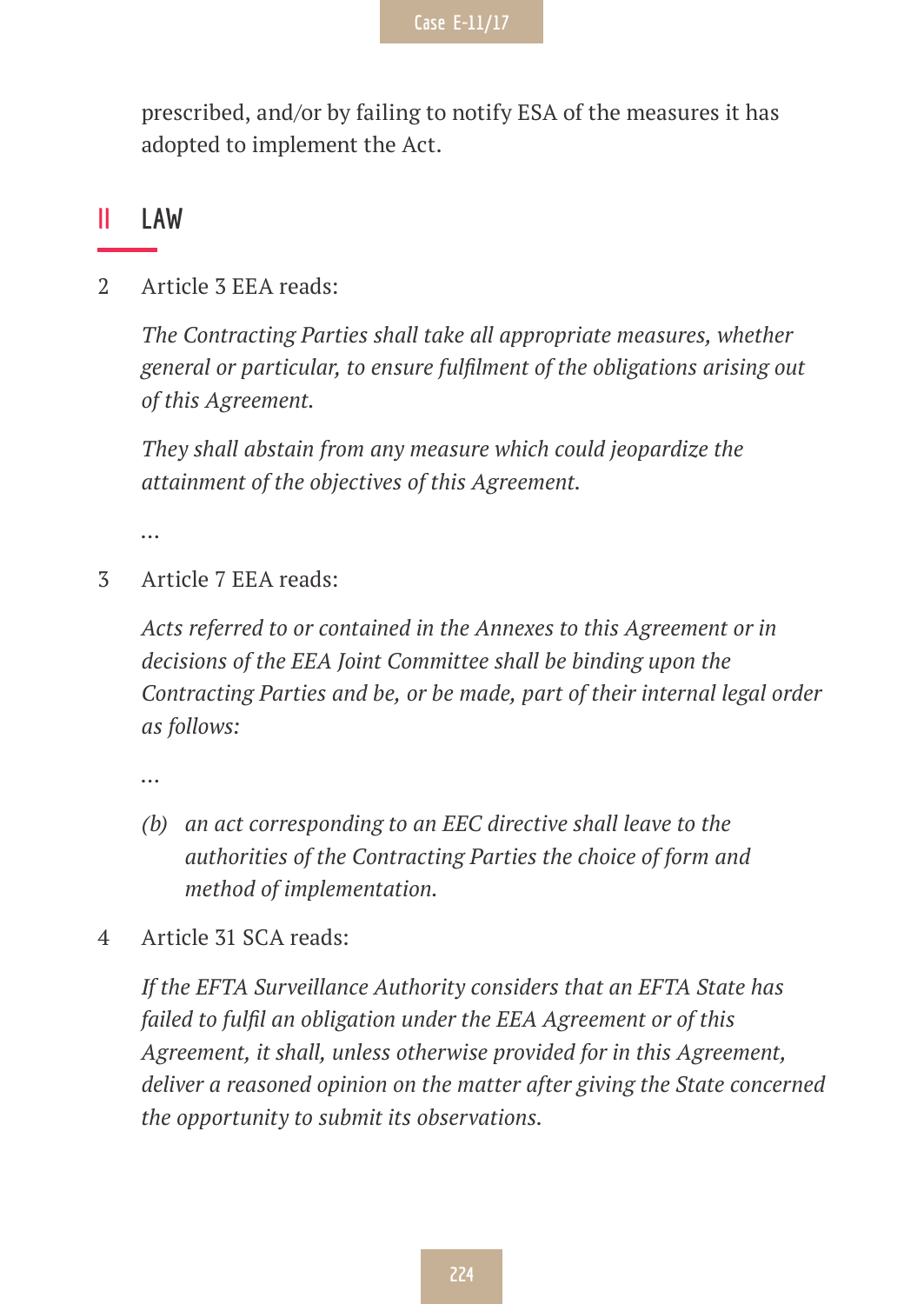*If the State concerned does not comply with the opinion within the period*  laid down by the EFTA Surveillance Authority, the latter may bring the *matter before the EFTA Court.*

5 Decision No 202/2016 of the EEA Joint Committee of 30 September 2016 (OJ 2017 L 46, p. 30, and Icelandic EEA Supplement 2017 No 13, p. 36) ("Decision No 202/2016") amended Annex IX (Financial Services) to the EEA Agreement, inter alia by adding the Directive to points 30, 31bb, 31d, 31eb and 31i of the Annex. No constitutional requirements were indicated. Decision No 202/2016 entered into force on 1 October 2016. The time limit for the EFTA States to adopt the measures necessary to implement the Directive expired on the same date.

### **III FACTS AND PRE-LITIGATION PROCEDURE**

- 6 On 11 January 2017, after certain correspondence, ESA issued a letter of formal notice in which it concluded that Iceland had failed to fulfil its obligations under the Act and Article 7 EEA, by failing to adopt the measures necessary to implement the Act, and/or by failing to notify ESA of measures taken to ensure the implementation of the Act.
- 7 On 9 March 2017, Iceland responded to the letter of formal notice by informing ESA that the Act had still not been implemented. Iceland further stated that it planned to present a legislative proposal to Parliament in order to implement the Act during spring 2017. However, by informal correspondence received by email on 1 June 2017, Iceland informed ESA that the proposal of the relevant legislation to Parliament had been postponed to autumn 2017.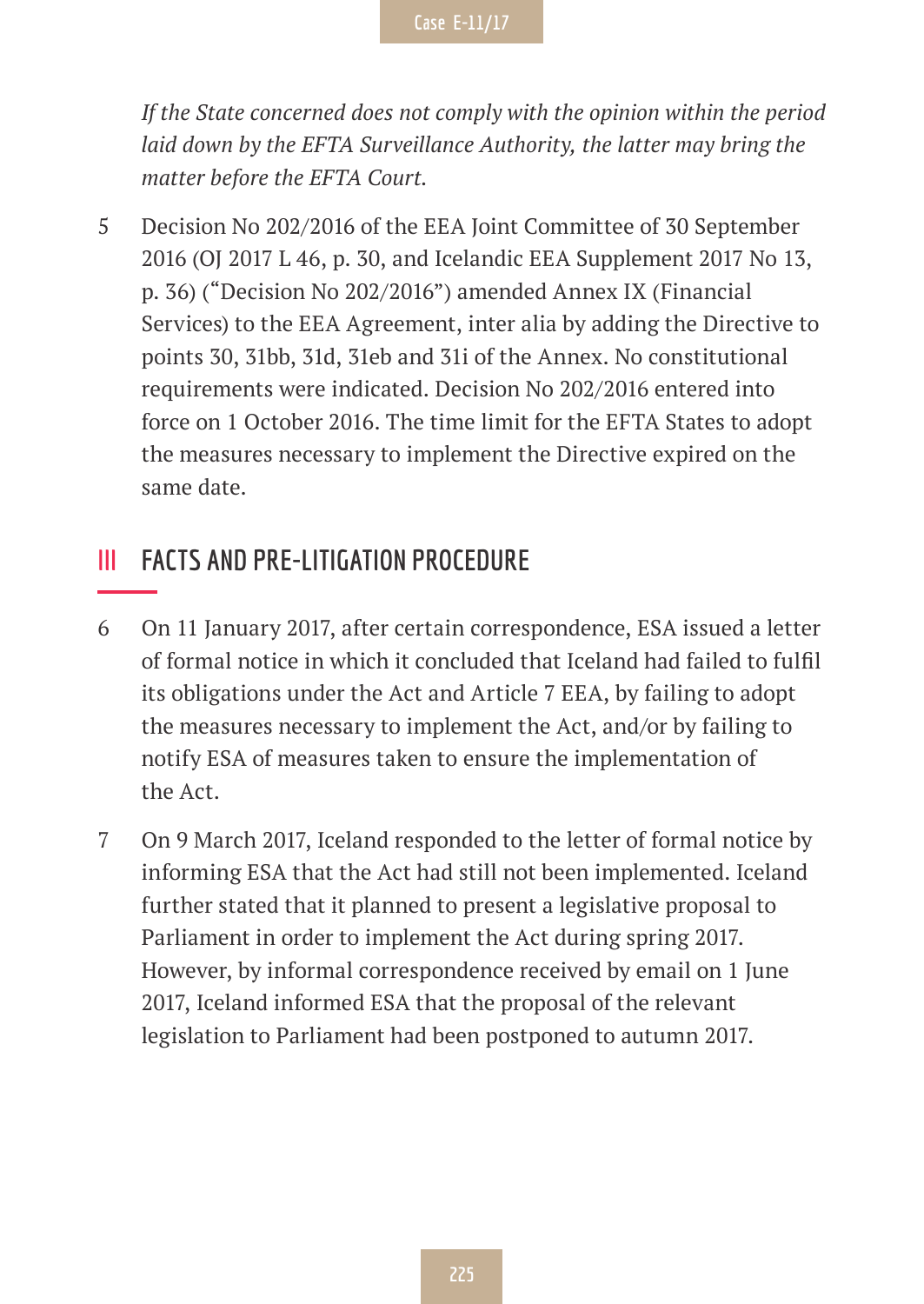- 8 On 12 July 2017, ESA delivered a reasoned opinion, maintaining the conclusion set out in its letter of formal notice. Pursuant to the second paragraph of Article 31 SCA, ESA required Iceland to take the measures necessary to comply with the reasoned opinion within two months following its delivery, that is, no later than 12 September 2017. Iceland did not reply to the reasoned opinion.
- 9 Since Iceland did not comply by the deadline set out in the reasoned opinion, ESA decided, on 13 December 2017, to bring the matter before the Court pursuant to the second paragraph of Article 31 SCA.

#### **IV PROCEDURE AND FORMS OF ORDER SOUGHT**

- 10 ESA lodged the present application at the Court Registry on 20 December 2017. ESA requests the Court to:
	- *1. Declare that Iceland has failed to fulfil its obligations under the Act referred to at points 30, 31bb, 31eb, 31i and 31d of Annex IX to the EEA Agreement (Directive 2011/61/EU of the European Parliament and of the Council of 8 June 2011 on Alternative Investment Fund Managers and amending Directives 2003/41/EC and 2009/65/EC and Regulations (EC) No 1060/2009 and (EU) No 1095/2010), as adapted by Protocol 1 to the EEA Agreement, and under Article 7 of the Agreement, by failing to adopt the measures necessary to implement that act within the time prescribed, and/or by failing to notify the EFTA Surveillance Authority of the measures it has adopted to implement that act.*
	- *2. Order Iceland to bear the costs of these proceedings.*
- 11 Iceland's statement of defence was registered at the Court on 21 February 2018. Iceland submits that it does not dispute the facts of the case as set out in ESA's application. Furthermore, it does not contest the declaration sought by ESA. Nevertheless, in its defence,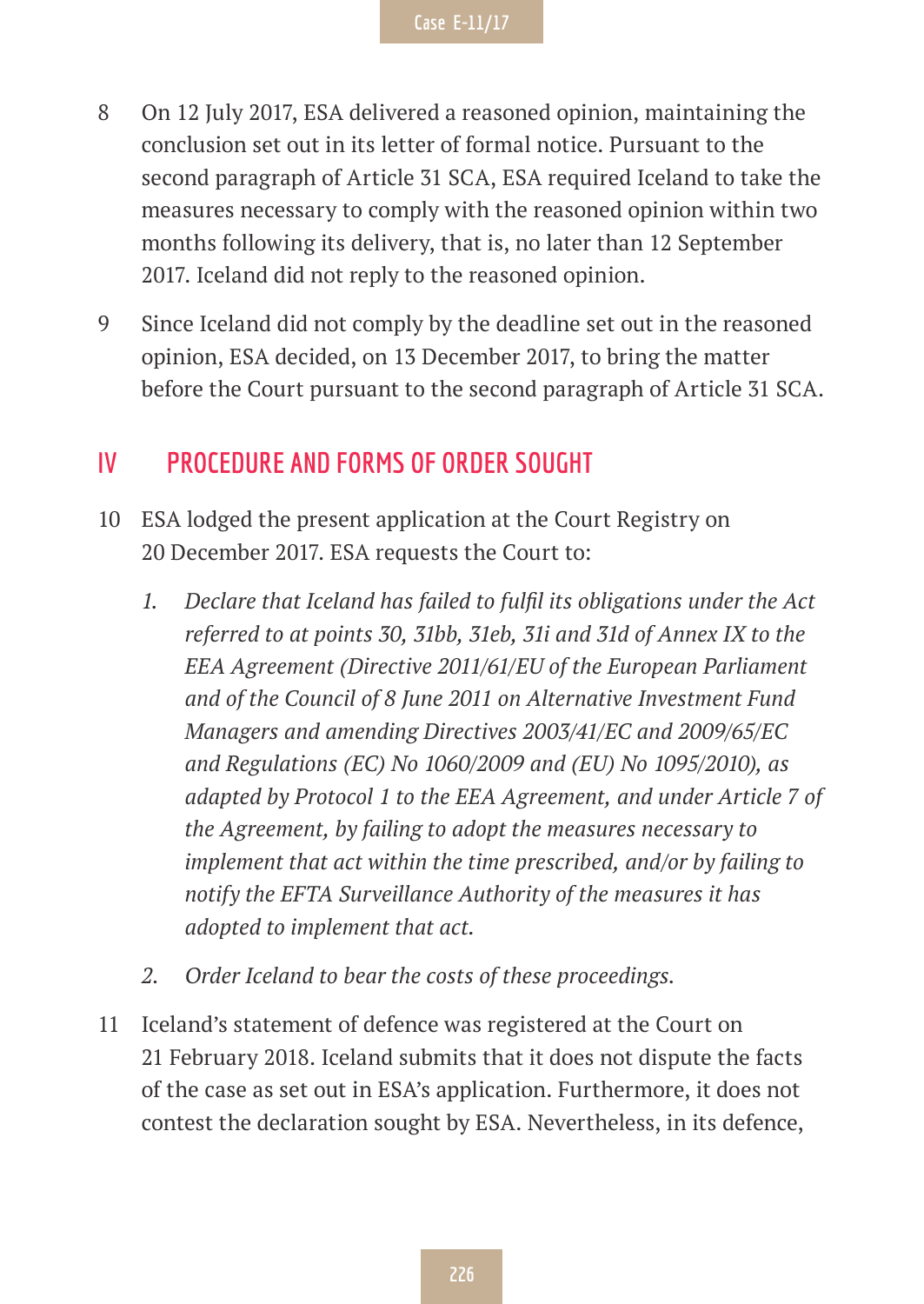Iceland states that it plans to present a legislative proposal to Parliament in order to implement the Act during spring 2018.

- 12 By letter of 27 February 2018, ESA waived its right to submit a reply and consented to dispense with the oral procedure should the Court wish to do so. By letter of 10 April 2018, Iceland also consented to dispense with the oral procedure.
- *13 After having received the express consent of the parties, the Court, acting on a report from the Judge-Rapporteur, decided, pursuant to Article 41(2) of the Rules of Procedure ("RoP"), to dispense with the oral procedure.*

#### **V FINDINGS OF THE COURT**

- 14 Article 3 EEA imposes upon the EFTA States the general obligation to take all appropriate measures, whether general or particular, to ensure fulfilment of the obligations arising out of the EEA Agreement (see, inter alia, Case E-7/17 *ESA* v *Iceland*, judgment of 24 April 2018, not yet reported, paragraph 15 and case law cited).
- 15 Under Article 7 EEA, the EFTA States are obliged to implement all acts referred to in the Annexes to the EEA Agreement, as amended by decisions of the EEA Joint Committee. An obligation to implement the Directive also follows from its Article 66. The Court notes that the lack of direct legal effect of acts referred to in decisions by the EEA Joint Committee makes timely implementation crucial for the proper functioning of the EEA Agreement in Iceland also. The EFTA States find themselves under an obligation of result in that regard (see, inter alia, *ESA* v *Iceland,* cited above, paragraph 16 and case law cited).
- 16 Decision No 202/2016 entered into force on 1 October 2016. The time limit for the EFTA States to adopt the measures necessary to implement the Directive expired on the same date.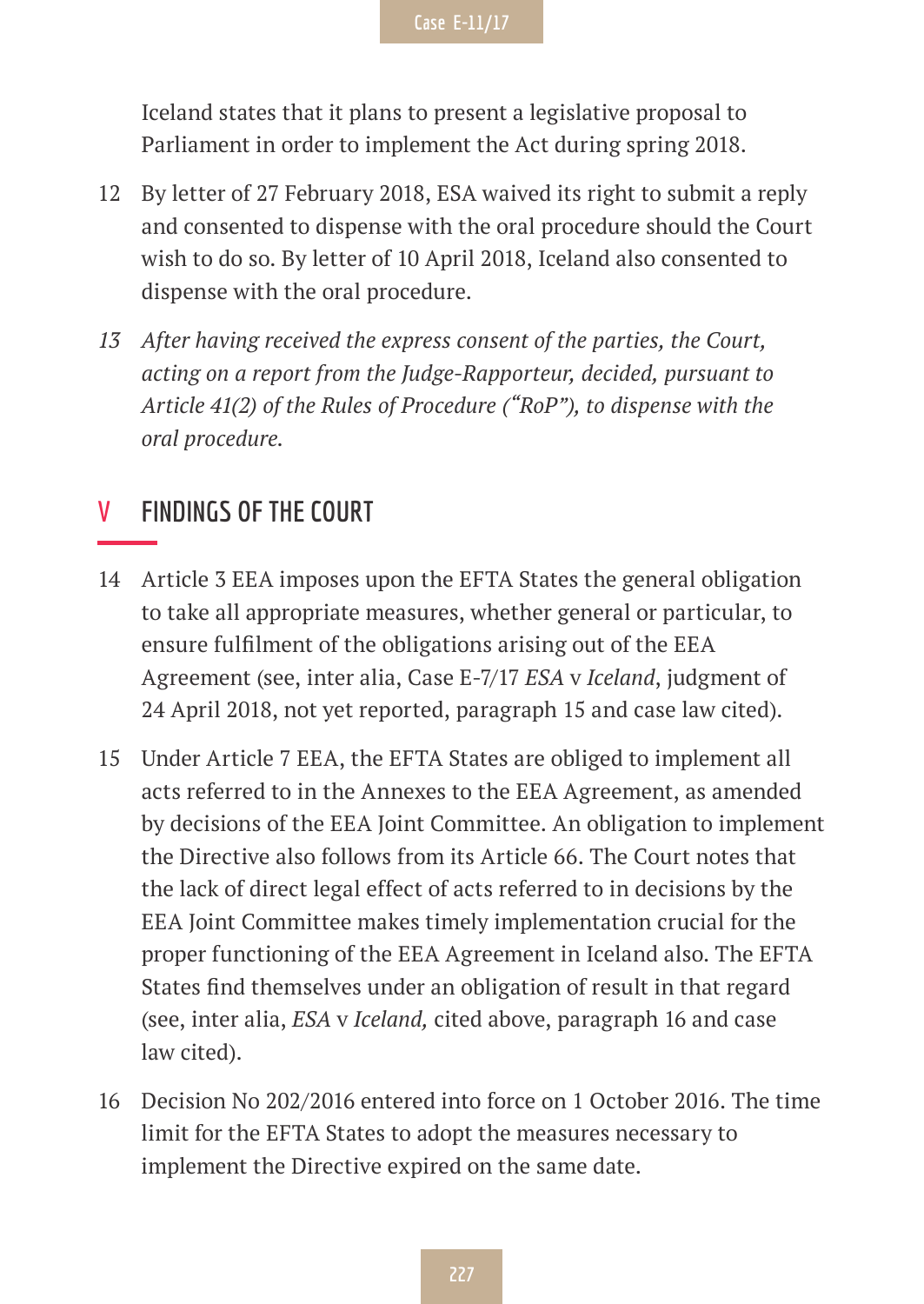- 17 The question whether an EFTA State has failed to fulfil its obligations must be determined by reference to the situation as it stood at the end of the period laid down in the reasoned opinion (see, inter alia, *ESA* v *Iceland*, cited above, paragraph 18 and case law cited). It is undisputed that Iceland had not adopted the measures necessary to implement the Directive by the expiry of the time limit set in the reasoned opinion.
- 18 Since Iceland did not implement the Directive within the time prescribed, there is no need to examine the alternative form of order sought against Iceland for failing to inform ESA of the measures implementing the Directive.
- 19 It must therefore be held that Iceland has failed to fulfil its obligations under the Act referred to at points 30, 31bb, 31d, 31eb and 31i of Annex IX to the EEA Agreement (Directive 2011/61/EU of the European Parliament and of the Council of 8 June 2011 on Alternative Investment Fund Managers and amending Directives 2003/41/EC and 2009/65/EC and Regulations (EC) No 1060/2009 and (EU) No 1095/2010), as adapted to the Agreement under its Protocol 1, and under Article 7 of the Agreement, by failing to adopt the measures necessary to implement the Act within the time prescribed.

#### **VI COSTS**

20 Under Article 66(2) RoP, the unsuccessful party is to be ordered to pay the costs if they have been applied for in the successful party's pleadings. Since ESA has requested that Iceland be ordered to pay the costs, the latter has been unsuccessful, and none of the exceptions in Article 66(3) RoP apply, Iceland must be ordered to pay the costs.